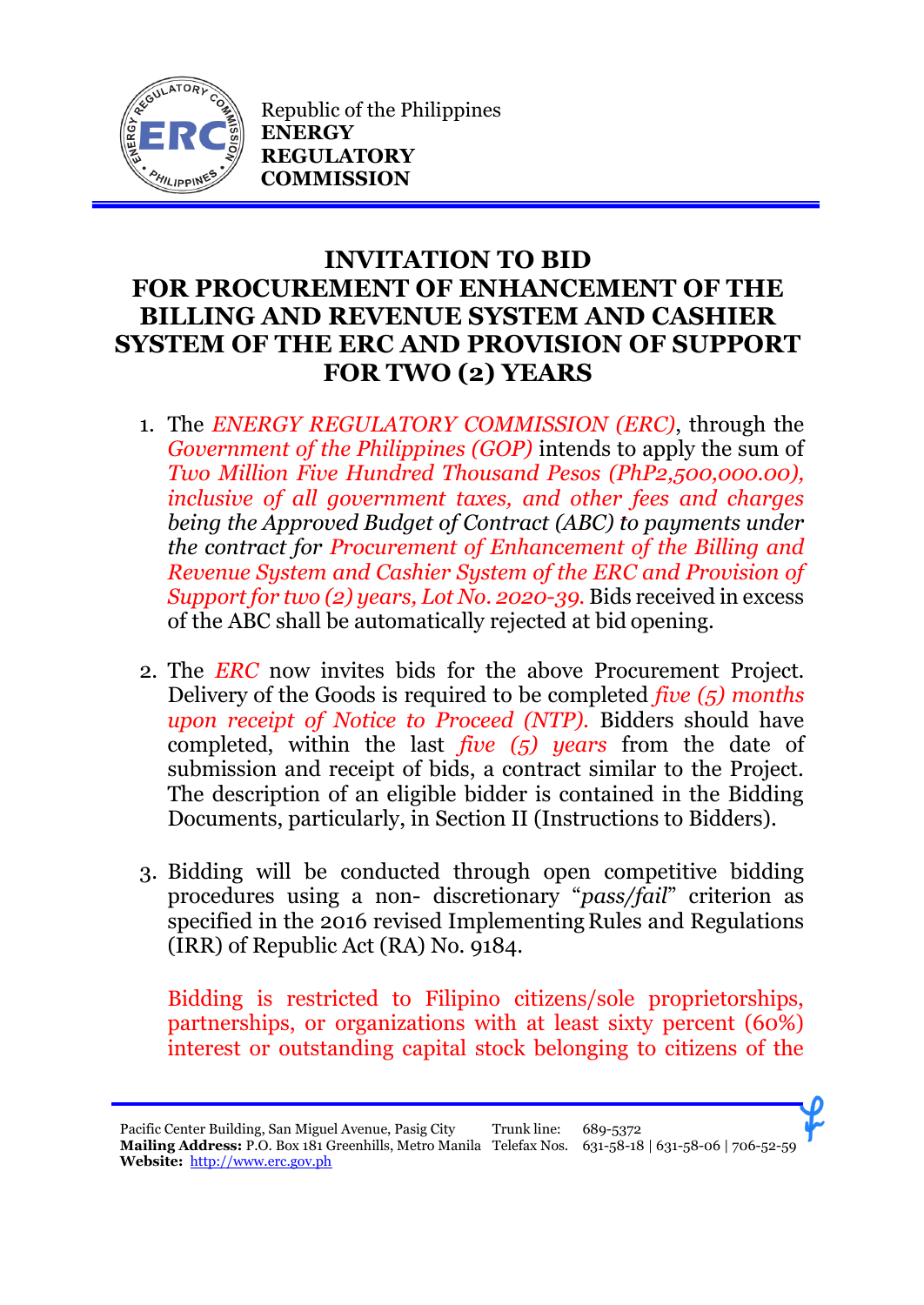Philippines, and to citizens or organizations of a country the laws or regulations of which grant similar rights or privileges to Filipino citizens, pursuant to RA No. 5183.

- 4. Prospective Bidders may obtain further information from *ERC BAC Secretariat* and inspect the Bidding Documents at the address given below during *Monday to Friday, 8:00 A.M. to 5:00 P.M*.
- 5. A complete set of Bidding Documents may be acquired by interested Bidders on *19 November 2020* from the given address and website(s) below *and upon payment of the applicable fee for the Bidding Documents, pursuant to the latest Guidelines issued by the GPPB, in the amount of Five Thousand Pesos (PhP5,000.00)*. The Procuring Entity shall allow the bidder to present its proof of payment for the fees *in person.*
- 6. The *ERC BAC* will hold a Pre-Bid Conference<sup>1</sup> , which shall be open to prospective bidders, on *27 November 2020, 03:00 P.M. through videoconferencing via MS Teams, which can be accessed through:*

[https://teams.microsoft.com/l/meetup](https://teams.microsoft.com/l/meetup-join/19%3ameeting_NmE3ZTQwMDktNzVmOS00MjAxLWJmM2YtOGUxY2U0ODk5NGQy%40thread.v2/0?context=%7b%22Tid%22%3a%220f0dac9f-433c-41ba-9f57-42be6fe671a9%22%2c%22Oid%22%3a%22638c224b-aae0-4a1f-95d8-6b417df5646d%22%7d)[join/19%3ameeting\\_NmE3ZTQwMDktNzVmOS00MjAxLWJmM2YtOGUxY](https://teams.microsoft.com/l/meetup-join/19%3ameeting_NmE3ZTQwMDktNzVmOS00MjAxLWJmM2YtOGUxY2U0ODk5NGQy%40thread.v2/0?context=%7b%22Tid%22%3a%220f0dac9f-433c-41ba-9f57-42be6fe671a9%22%2c%22Oid%22%3a%22638c224b-aae0-4a1f-95d8-6b417df5646d%22%7d) [2U0ODk5NGQy%40thread.v2/0?context=%7b%22Tid%22%3a%220f0dac9f](https://teams.microsoft.com/l/meetup-join/19%3ameeting_NmE3ZTQwMDktNzVmOS00MjAxLWJmM2YtOGUxY2U0ODk5NGQy%40thread.v2/0?context=%7b%22Tid%22%3a%220f0dac9f-433c-41ba-9f57-42be6fe671a9%22%2c%22Oid%22%3a%22638c224b-aae0-4a1f-95d8-6b417df5646d%22%7d) [-433c-41ba-9f57-42be6fe671a9%22%2c%22Oid%22%3a%22638c224b-aae0-](https://teams.microsoft.com/l/meetup-join/19%3ameeting_NmE3ZTQwMDktNzVmOS00MjAxLWJmM2YtOGUxY2U0ODk5NGQy%40thread.v2/0?context=%7b%22Tid%22%3a%220f0dac9f-433c-41ba-9f57-42be6fe671a9%22%2c%22Oid%22%3a%22638c224b-aae0-4a1f-95d8-6b417df5646d%22%7d) [4a1f-95d8-6b417df5646d%22%7d](https://teams.microsoft.com/l/meetup-join/19%3ameeting_NmE3ZTQwMDktNzVmOS00MjAxLWJmM2YtOGUxY2U0ODk5NGQy%40thread.v2/0?context=%7b%22Tid%22%3a%220f0dac9f-433c-41ba-9f57-42be6fe671a9%22%2c%22Oid%22%3a%22638c224b-aae0-4a1f-95d8-6b417df5646d%22%7d)

- 7. Bids must be duly received by the BAC Secretariat through manual submission at the office address indicated below on or before *11* **December 2020, 12:00 P.M.** Late bids shall not be accepted. Bidders are requested to submit one (1) original and one (1) copy of their bids. Bidders are likewise requested to bring the originals of the documents submitted and present the same for comparison during the bid opening.
- 8. All Bids must be accompanied by a bid security in any of the acceptable forms and in the amount stated in **ITB** Clause 14.